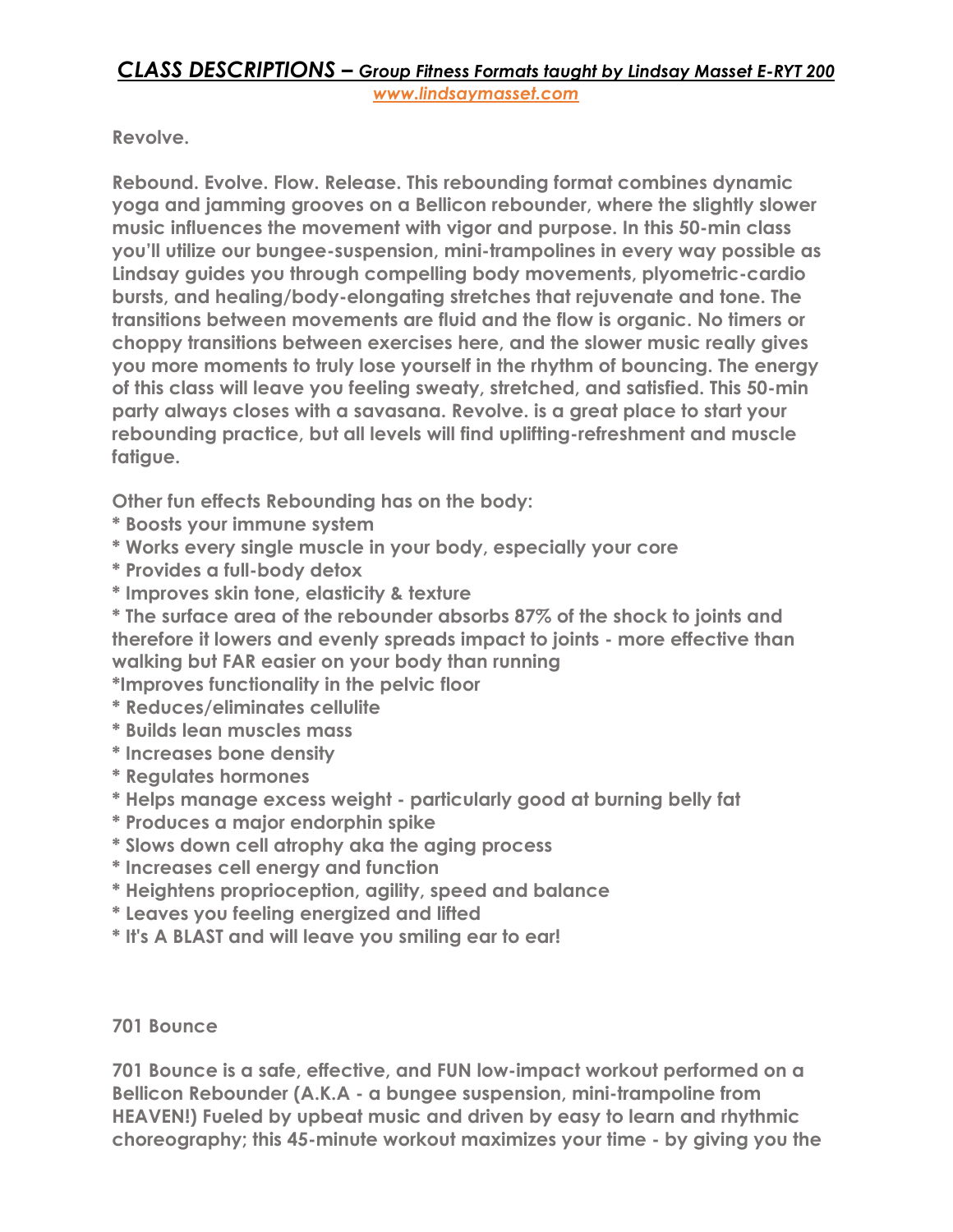**best muscle-toning, core-strengthening, cardio-pumping, cellulite busting fitness class in the world, all from a single, elegantly simple device designed to help you lose weight, boost your overall health, and ENJOY working out. 701 Bounce teaches you a bouncing-dance combination step-by-step, starting slowly at first and gradually picking up speed. The choreography is broken up with specialty core and conditioning work, but by the end of class you'll be jumping on beat with your fellow bouncers, dancing to the rhythm of a predetermined song. NO PREVIOUS DANCE EXPERIENCE IS NECESSARY. This class is great for beginners and seasoned fitness junkies, alike. It's time to put the FUN back in FITNESS and come dance in the sky with 701 Bounce.**

## **Rebound Rebel**

**Rebound Rebel is a 30-minute long, interval-driven rebounding class, performed on a Bellicon Rebounder. Although upbeat music (paired with rhythmic exercise) still drives the class, we don't dance (or don't learn choreography) in this one. In Rebound Rebel we simply GET TO TOWN with a quick and dirty system of cardio-blasts broken up with lower cardio conditioning, where timers guide us when to travel to the next section of exercises. This class uses props often, like; hand weights, workout bands, yoga blocks, and more to increase your stamina, build/tone muscles, boost your immune system, and supremely strengthen the core. Rebound Rebel is our quickest rebounding class offered but will still leave you sweat-drenched and muscles-cashed. All levels are welcomed. Come find your inner Rebel.**

## **Bounce Up, Flow Down**

**Bounce cardio to raise the heat then a yoga flow to slow it down and stretch it out, this class has it all! This hour-long, full-body workout starts off with 20 mins on the rebounder focusing on "Big-Up" jumps (or larger/higher bounces) and super swift cardio blasts, making it excellent for detoxifying and heart conditioning. The final 40 minutes of class will guide your body thru yoga flows on and off the rebounder to dramatically improve your balance, ease tension, lengthen muscles while toning them, improve joint health, build your core, and quiet your nervous system (aka relieve stress). This class is fueled by empowering music and limitless possibilities. Taste some sky and re-ground back down, all in one 60-min elegant workout with our Bellicon Rebounders and your yoga mat.**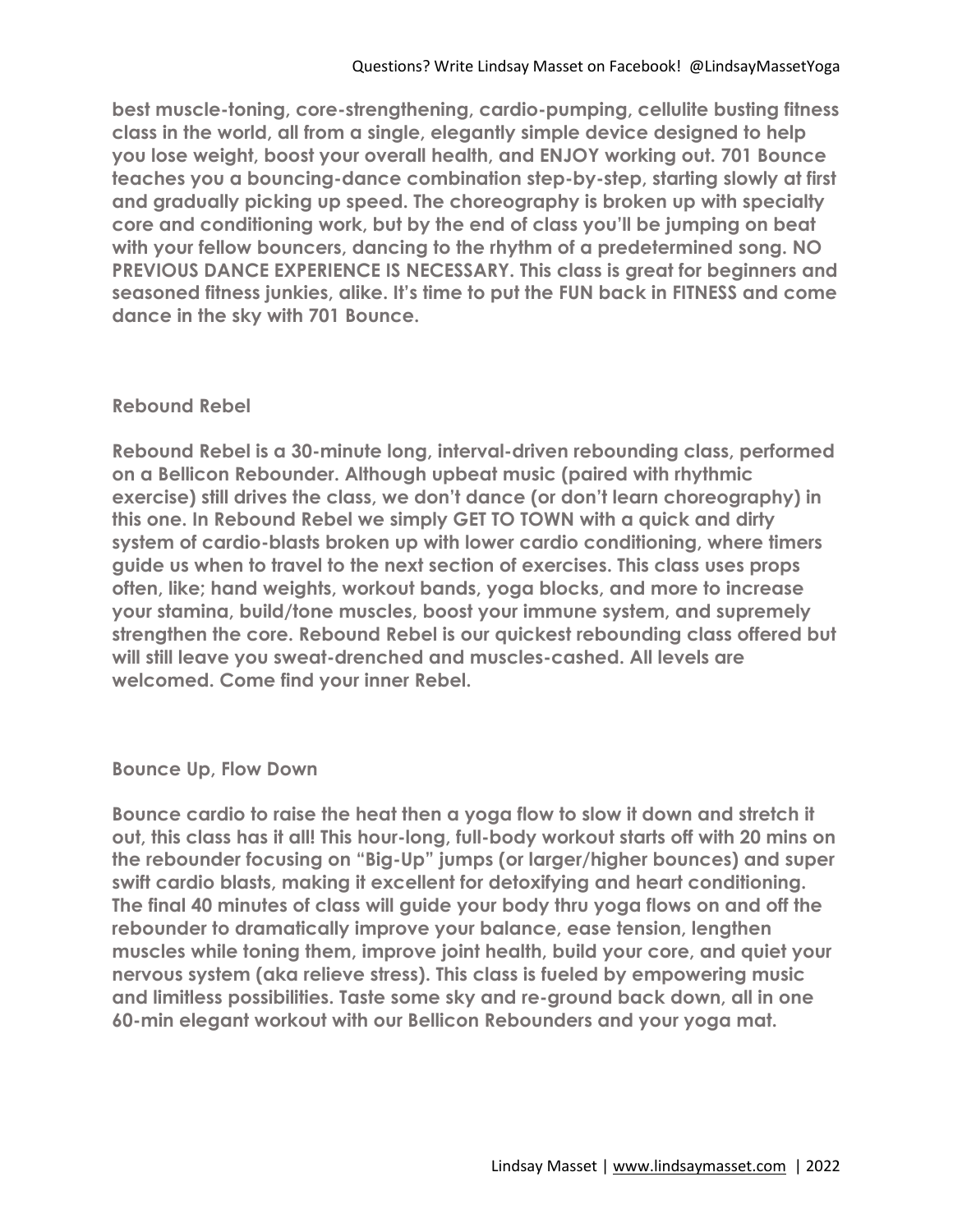## **Asana Reimagined**

**This yoga-fueled dance class allows you to leave your yoga mat at home, as we take our Asana practice to the proverbial dance floor. Asana Reimagined sets Vinyasa Yoga and Basic Contemporary Dance to emotional and dynamic music. In 60 minutes, you will learn a completely choreographed yoga 'dance' designed to boost your immune system, better your balance, enhance your flexibility, detox your body, improve your mood, and give you freedom to express yourself and have fun! The movements and postures chosen are designed for beginners and will be suitable for all experience levels and body types. A prior understanding of basic yoga form is helpful, but not required. It's important to note: NO PREVIOUS DANCE EXPERIENCE IS NECESSARY. Postures, movements, and flows will be broken down slowly, step by step so that by the end of this class, we'll find ourselves flowing and breathing in unison to the rhythm and lyrics of a predetermined song. As always, this class will stay grounded in the motto: "No expectations, no competition, and no judgement." So, leave your yoga mat at home and watch your heart soar as your strength, balance, and grace grow exponentially while we take your yoga practice off the mat and onto the 'dance floor.'**

#### **Athletic Restorative Yoga**

**This yoga class fuses Yin Yoga (longer-held floor postures) with Yang Yoga (shorter-held flowing vinyasa postures) in a manner designed to restore the tight muscles and relieve the joint pain of an athletic or stiff body. Runners, golfers, cyclists, yogis, weightlifters, and even desk workers who are looking to gain flexibility, improve balance, relieve tension, ease back pain, improve joint functionality and build core strength will greatly benefit from incorporating this class into their current fitness routine. Class each week will focus on stretching and stabilizing a specific muscle group. No previous yoga experience is required. Come restore your muscles and find enhanced body performance at your yoga mat in Athletic Restorative Yoga.**

#### **Buti Yoga**

**Buti Yoga is a primal movement practice that fuses power yoga, tribal dance, and plyometrics into a high-intensity workout designed to transform your body from the inside out. The music is jammin' and the uplifting energy is tangible. This intense workout will leave you dripping with sweat and screaming for more. WARNING: BUTI YOGA MAY CAUSE BODY-ACCEPTANCE AND IMPROVED SELF-IMAGE. This practice is designed to get you out of your head and into your bones. Find freedom, love life, discover YOU. You'll get total body stretch, tone,**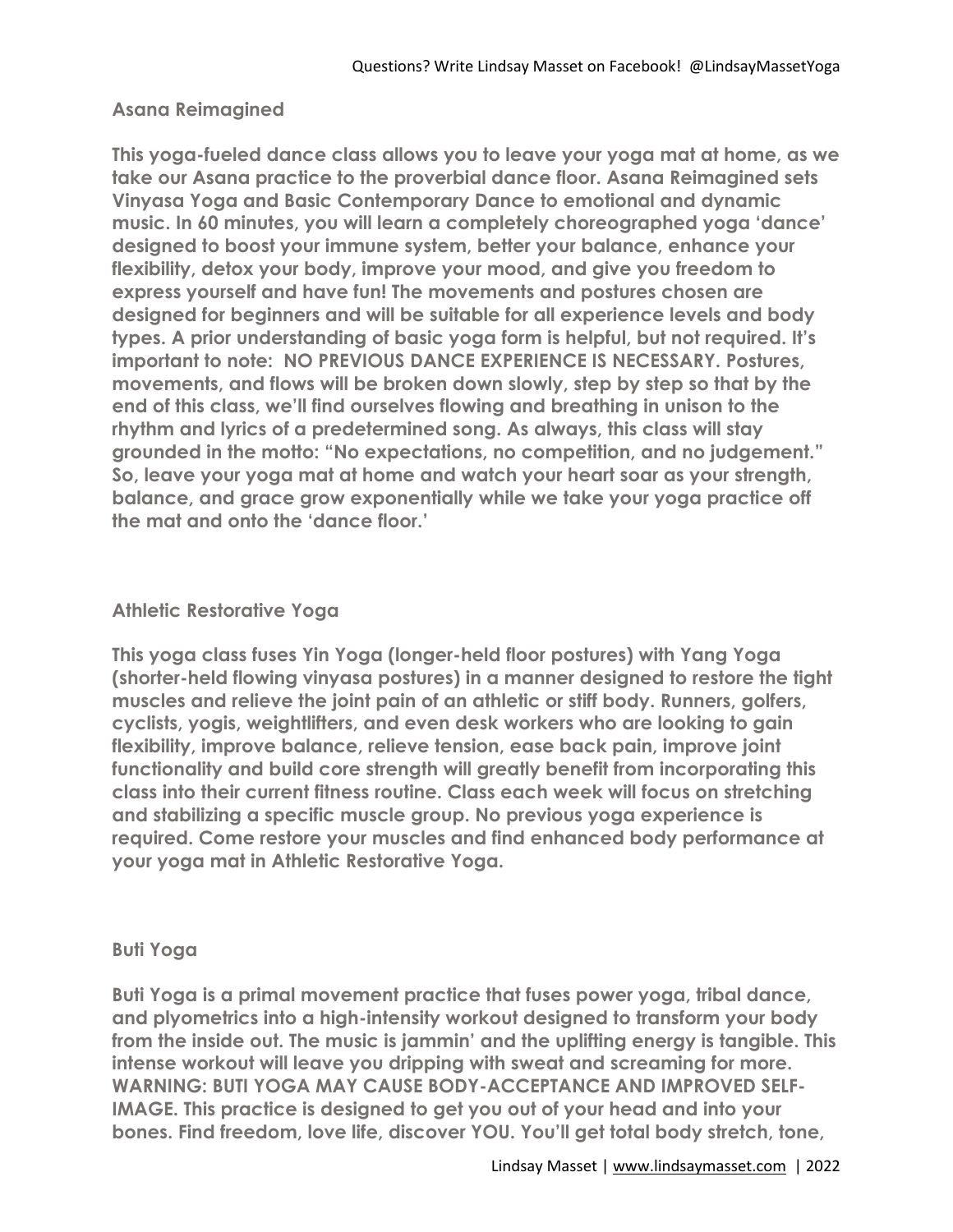**and burn with each class. No previous experience is necessary, but some prior basic yoga knowledge, is very helpful.**

# **Buti Flow Yoga**

**Buti Flow is a calorie-scorching Buti workout that fuses Flow yoga with bodysculpting primal movement, and flowing dance. This class utilizes slower rhythms than the typical Buti class, and we find grander and more unique transitions within and around yoga asanas. The High Intensity Tribal Dance of a regular Buti class is NOT present here, making this class ideal for students with joint limitations that prevent them from being able to jump or hop. Pregnant women and those looking for a slower/killer workout, will also enjoy this class as it provides the same Buti fun, while being less intense. Buti Flow is a dynamic practice sure to transform your BODY and SOUL. Be prepared to sweat with intention through mindful movement, dance, and yoga exploration. (WARNING! PREGNANT WOMEN: Ideally its best to be 12 weeks along before returning to a Buti practice, practice at you and your doctor's discretion).**

# **11:11 The Practice**

**11:11 The Practice is an urban yoga methodology driven by upbeat music and influenced by Vinyasa Yoga, in a manner that combines 11 primary yoga poses, cardio bursts, 11 Sun Salutations, secondary yoga poses, and chakra clearing movement all while utilizing palindrome sequencing. We create the sequence, then we flip it and reverse it.** 

**Meant for men, women, athletes, and Yogis that want to vibe out to good music with the benefits of stretching, toning, and cardio. Lose weight, sweat it out, release endorphins, and get lost in the flow. Ya dig?**

## **Partner Yoga/Partner Acro**

**In this class you'll be safely guided thru the tricks and tips to finding balance, poise, and greater strength in balancing on and with people! Partner Yoga and**  Partner Acro are two different approaches to a similar idea – working with **gravity and partners to make shapes. This class will allow you to discover both as you 'base' and 'fly' with others. This class is great for building community, nurturing friendships, and creating an insanely strong core. Not to mention, it's a total blast! Bring your own partner or meet a new one in class. This class has no prerequisite other than an open mind and a willing heart. In Partner**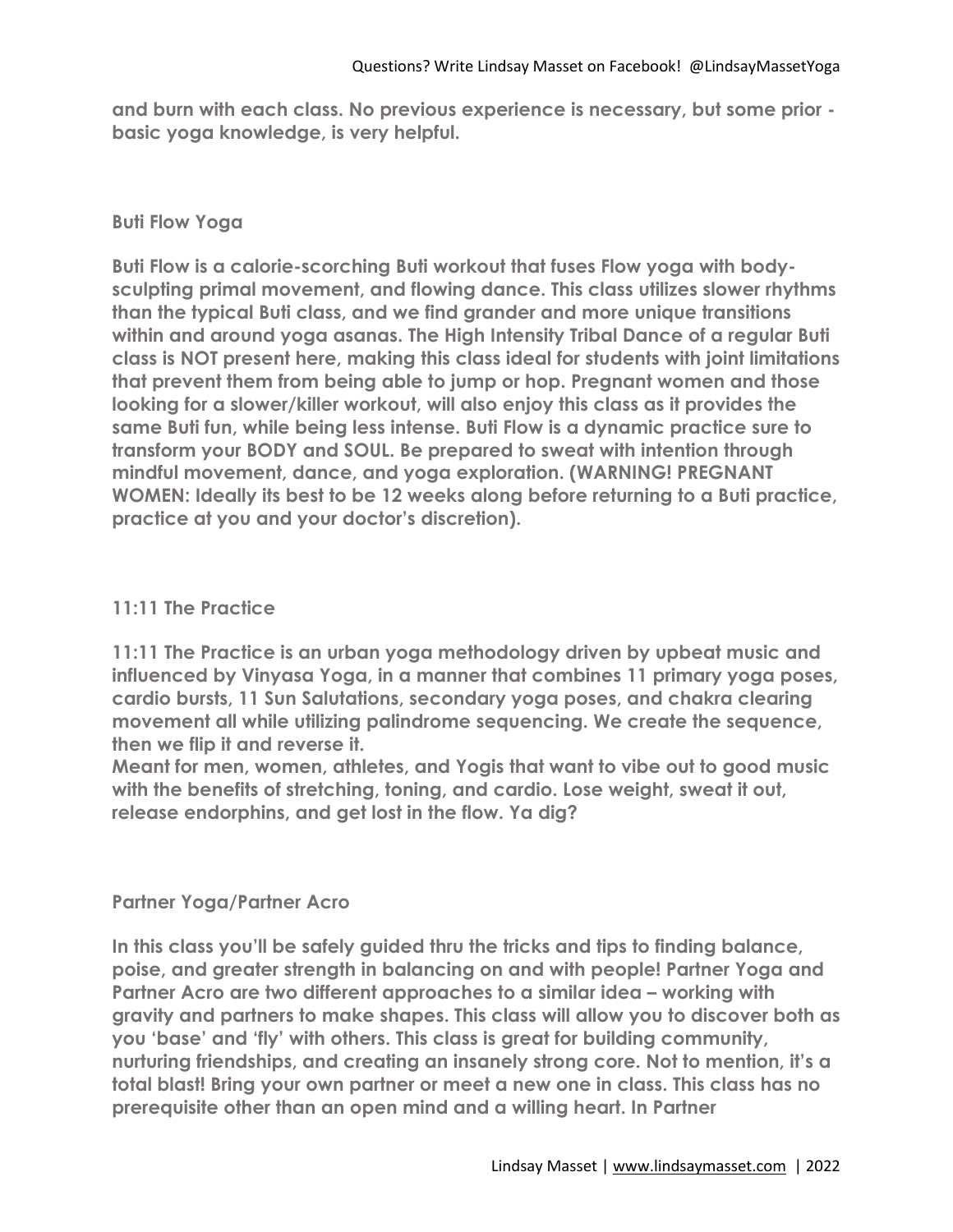**Yoga/Partner Acro, you'll be constantly smiling as you find strength you never knew you had.** 

#### **Soul Power**

**This class is designed to build strength and balance. I'll take you through a sequence of strength poses, each held longer to target and sculpt the specifically chosen muscle group(s) that day. We breathe consciously and boost our balance with focus and intention.**

## **Soul Flow**

**Take your gentle yoga practice to the next level in this fun class. Vinyasa Flow combines the isometric strengthening of held yoga poses and the elevated heart rate of Vinyasa flows. All movements and asanas are fueled by breath and mindfulness. Binds, twists, and deeper backbends will be peppered throughout the class. You will be guided through and encouraged to play with inversions and arm balances, however, many options for modification will be provided. Wherever you are at in your practice, you can expect to encounter both alternative possibilities for safety and unique variations for advancement. Come one, come all, this class is suitable for beginning, intermediate and advanced yoga students alike.** *(In Hot Soul Flow the room temperature will be 104 degrees F).*

## **Yoga Sculpt**

**In Yoga Sculpt, we utilize a heated room as we combine hand weights with powerful yoga postures. Also layered within the class are quick cardio bursts and strength-training moves to leave your muscles challenged and your heart strong. Lots of alignment and breath cues are provided to keep you safe and confident. Get ready to find both inner peace, extreme detoxification, and the lean muscle needed to carry you comfortably through all of life's pursuits. No previous Yoga experience needed.** 

**Room Temperature: 85-90 degrees (\*Non-heated class option possible too)**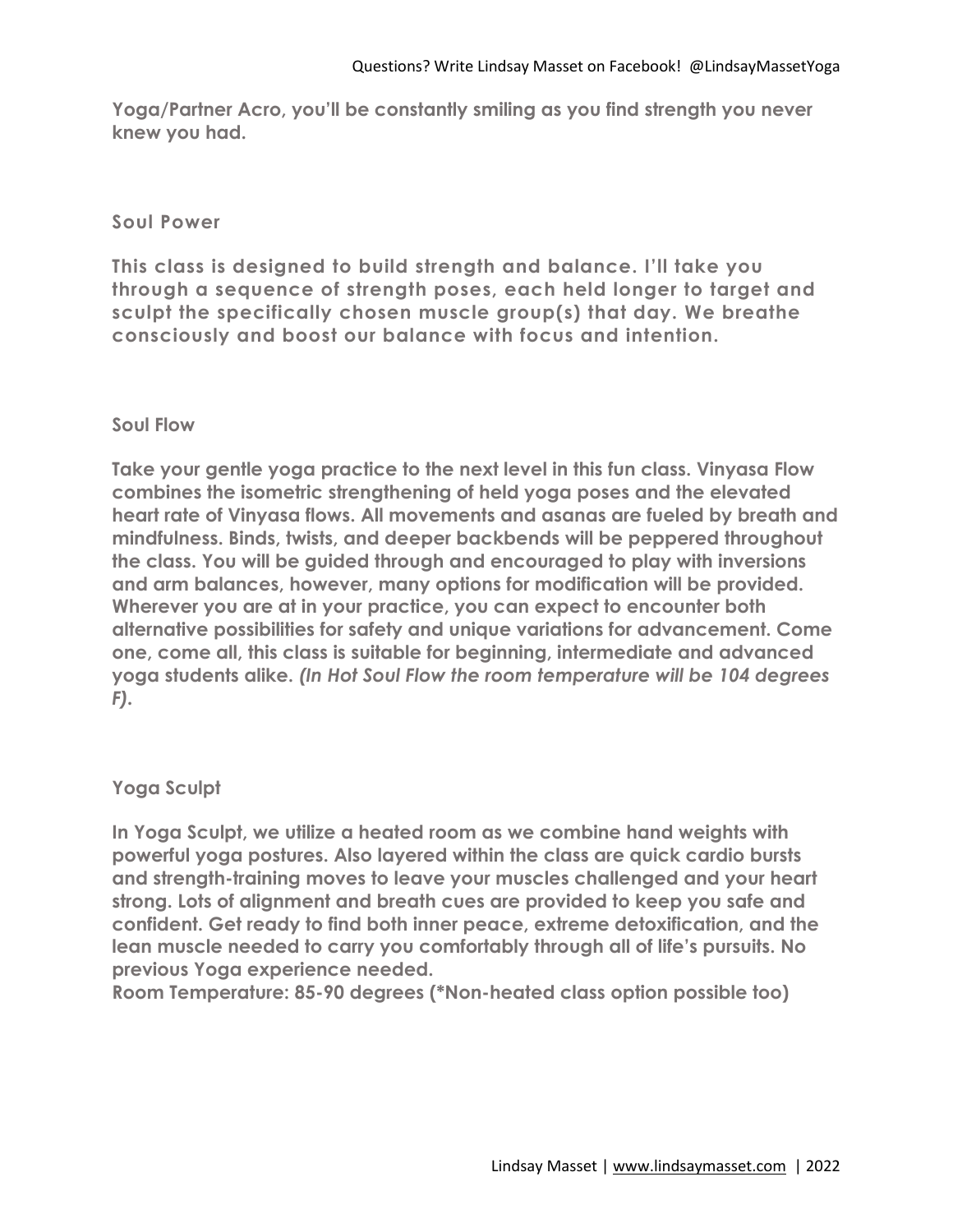# **(Heated) Advanced Soul Flow**

**An advanced Vinyasa-style yoga class that is led predominantly through verbal guidance. The instructor in this class will assume each participant is well versed in yoga language and breathing practices. Flows will occur with minimal instructor demonstration but will be assisted with increased hands-on adjustments. Participants can expect hand balances, binds, inversions, deep back bending and chakra work to be heavily peppered throughout this class. Posture transitions may be quick - therefore recognition of Sanskrit terms will be extremely beneficial to participants. This class is not recommended for beginners. Moderate experience in Vinyasa Flows and Power Yoga classes is highly encouraged prior to attendance of this class, for maximum benefit and participant safety.** 

**(Heated) Room Temperature: 85-95 degrees**

## **Buti Sculpt**

**Buti Sculpt is a 30-minute HIIT (High Intensity Interval Training) class that utilizes the Spiral Structure Technique® of Buti Yoga. The movements during the High Intensity segments are designed to SCULPT and TONE the entire body, while the Low Intensity static yoga postures are there to STRETCH the activated muscle group(s). This class will enhance your recovery speed and therefore help prevent injury in all your other sweaty pursuits. In Buti Sculpt workouts, we focus on building long, lean muscle tone while kicking the body into a heightened metabolic state.**

#### **Buti Sculpt + Flow**

**Begins like traditional Buti Sculpt, i.e., 25 intense minutes of HIIT Buti moves paired with static power yoga poses, but afterward we take the next half of class to dig deep into our freshly warmed muscles with flowing yoga poses and deeper stretches before a well-deserved savasana.**

#### **HotCore**

**HotCore is an intense 30-minute class, that utilizes the Spiral Structure Technique® of Buti Yoga to work the deep muscles of the core with laser-point precision. Socks must be worn, and no yoga mat is needed. Class is broken down into pre-sequenced sets to maximize the entire core musculature. Your entire mid-section will greatly improve in tone, look, and functionality. HotCore is**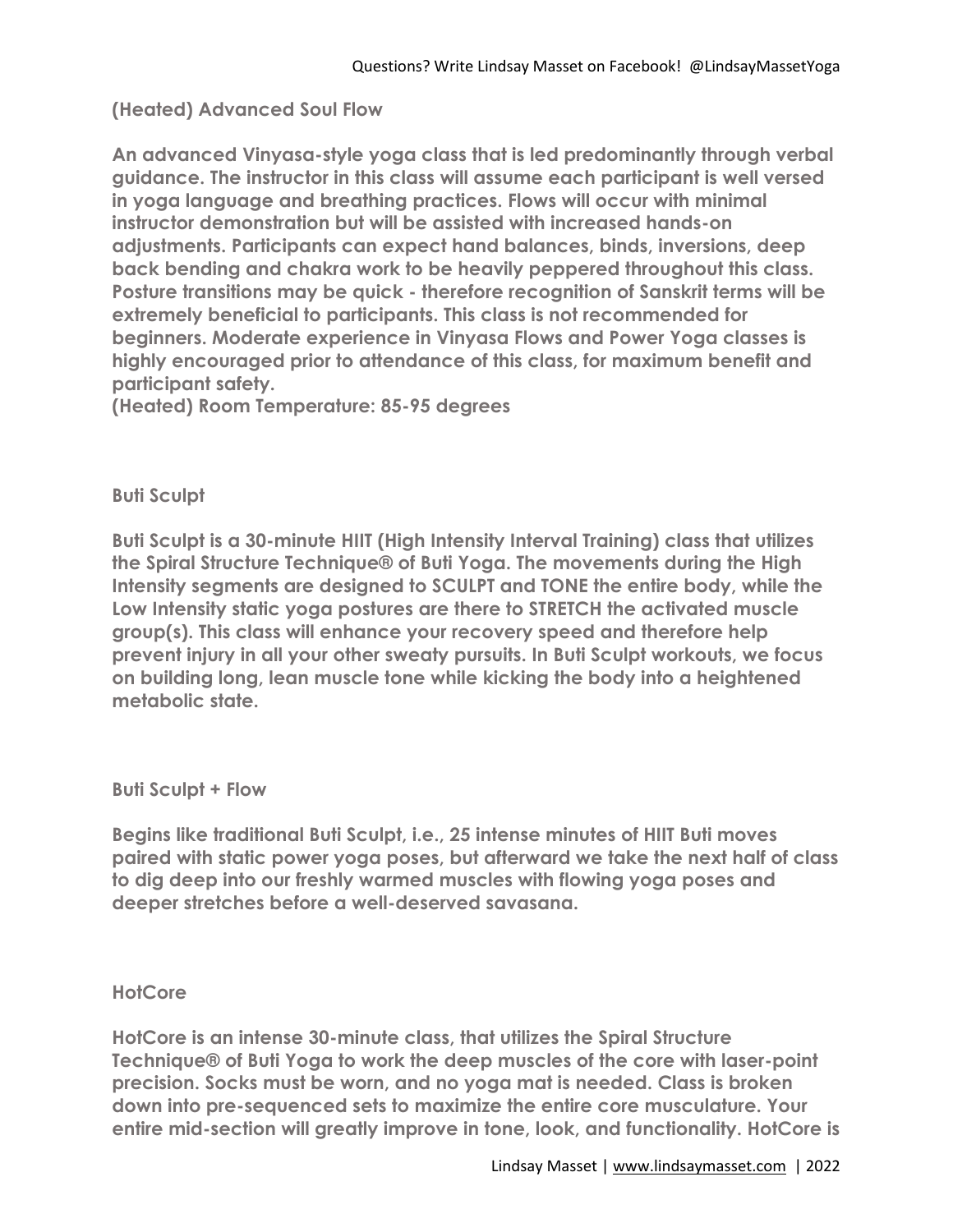**the perfect add-on class for students looking to enhance core strength or push the limits of their yoga practice. Not designed for beginners. Being able to hold a strong plank pose is ideal, prior to taking this class. WEARING SOCKS is required.**

## **Essential Yoga**

**Essential Yoga is a Vinyasa style yoga class that is designed for students who are new to yoga, or those wanting a refresher/gentler class. Essential Yoga classes focus on the fundamentals of a yoga practice - including posture, alignment, breath, and yoga history - all under the kind and non-judgmental eye of a trained professional. Props will be heavily incorporated to aid comfort and easefulness in this class. You'll feel safe and nurtured whether this is your 1st or 991st time at your yoga mat.** 

## **Barre Flow**

**Barre Flow combines yoga asanas, ballet-based exercises, and Pilates precision to provide a full body workout - utilizing the ballet barre. Tone lean muscle in your arms, thighs, assets, and abs with isometric holds, high reps, and intentional breath. Improve your posture, physical strength, flexibility, and mental awareness. We'll always close with a luxurious savasana. No previous dance experience is required.**

#### **Hot Buti**

**We've taken the Buti Yoga class you already know and love and turned up the heat! Hot Buti Yoga is a primal movement practice that fuses power yoga, tribal dance and plyometrics into a high-intensity workout designed to transform your body from the inside out. Due to the higher temperatures, the tribal dance interlaid in this class is at a slower pace and will keep you firmly rooted on the ground. Quick cardio bursts and Jumping are not present here. However, this intense workout will still leave you dripping with sweat and screaming for more. Expect lots of spirals and undulations of the spine. WARNING: BUTI YOGA MAY CAUSE BODY-ACCEPTANCE AND IMPROVED SELF-IMAGE. This practice is designed to get you out of your head and into your bones. Find freedom, love life, discover YOU. You'll get total body stretch, tone, and burn with each sweaty class. No previous experience is necessary, but some basic yoga knowledge prior, is very helpful.** 

**Room Temperature: 95-104 degrees**